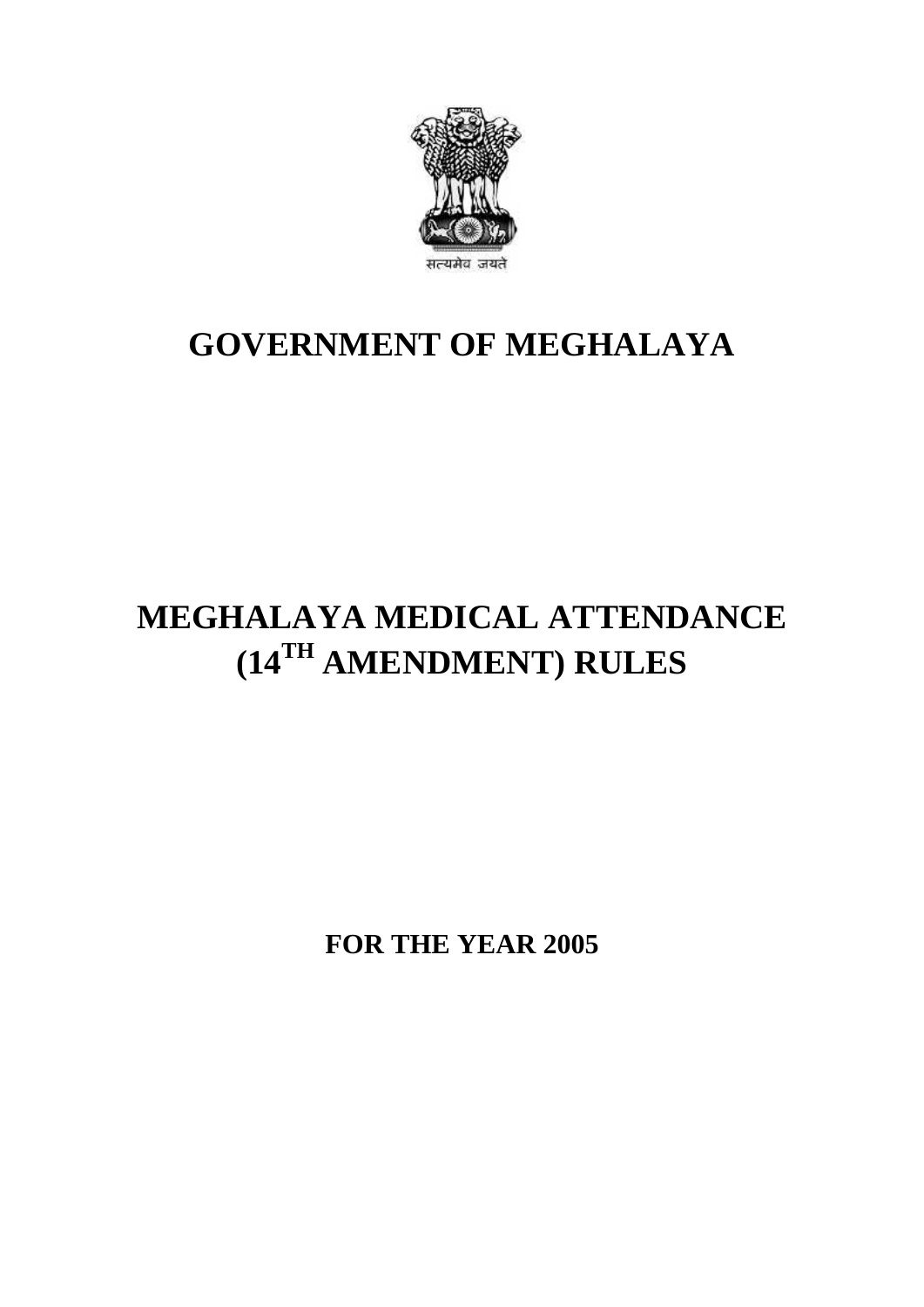## **GOVERNMENT OF MEGHALAYA HEALTH AND FAMILY WELFARE DEPARTMENT**

**….**

#### ORDERS BY THE GOVERNOR

#### **NOTIFICATION**

### The  $29<sup>th</sup>$  March, 2005

ORDERS BY THE GOVERNOR<br>
NOTIFICATION<br>
The  $29^{\text{th}}$  March, 2005<br>
No. Health.272/2002/Pt/162:- In exercise of the powers conferred by the proviso to Article<br>
309 of the Constitution, the Governor of Meghalaya is pleased t 309 of the Constitution, the Governor of Meghalaya is pleased to make the following rules, further to amend the Meghalaya Medical Attendance Rules, 1981, namely:- 1. Short title and Commencement :- (i) These rules may be called the Meghalaya Medical Attendance Rules, 1981, namely:-<br>1. Short title and Commencement :- (i) These rules may be called the Meghalaya Medical Attendance (14t alth.272/2002/Pt/162:- In exercise of the powers conferm<br>the Constitution, the Governor of Meghalaya is pleased<br>to amend the Meghalaya Medical Attendance Rules, 1981<br>Short title and Commencement :- (i) These rules ma<br>Medic

- (ii) They shall come into force at once. 2. Addition of new clauses to Sub-Rule (3) of Rule 10 – In Sub-Rule (3) of Rule 10 of the Meghalaya Medical Attendance to Sub-Rule (3) of Rule 10 – In Sub-Rule (3) of Rule 10 of the Meghalaya Medical Attendance Rules 1981
- Short title and Commencement :- (1) These rules may be called the Meghalaya<br>Medical Attendance (14th Amendment) Rules, 2005.<br>(ii) They shall come into force at once.<br>Addition of new clauses to Sub-Rule (3) of Rule 10 In clause (ao) shall be added namely:-

(ao) North Eastern Indira Gandhi Regional Institute of Health and Medical Science, (Interim Hospital Facility) Pasteur Hills, Shillong for – clause (ao) shall be added namely:-<br>
(ao) North Eastern Indira Gandhi Regional Institute of Health ar<br>
(Interim Hospital Facility) Pasteur Hills, Shillong for –<br>
(i) Gastroenterology, inpatient and OPD (Non Surgical)<br>
(ii) (ao) North Eastern Indira Gandhi Regional Institute of He.<br>
(Interim Hospital Facility) Pasteur Hills, Shillong for –<br>
(i) Gastroenterology, inpatient and OPD (Non Surgical)<br>
(iii) Cardiology, inpatient and OPD (Non Surgic (ao) North Eastern Indira Gandhi Re<br>
(Interim Hospital Facility) Pasteur Hil<br>
(i) Gastroenterology, inpatient an<br>
(ii) Cardiology, inpatient and OPI<br>
(iii) Paediatrics, OPD

- 
- 
- 

Sd/- (P. S. Dkhar, MCS.,) Officer-on-Special Duty to the Govt. of Meghalaya Health & Family Welfare Department

….

Memo No.Health.272/2002/Pt/162-A<br>Copy forwarded to:-

Memo No.Health.272/2002/Pt/162-A Dt. Shillong, the 29<sup>th</sup> March, 2005.<br>Copy forwarded to:-

- 1) The Director of Printing and Stationery, Meghalaya, Shillong for favour of publication in the Meghalaya, Gazette. publication in the Meghalaya, Gazette. by forwarded to:-<br>2) The Director of Printing and Stap<br>1) The Director of Printing and Stap<br>1) All Administrative Departments.<br>3) All Heads of Departments. by forwarded to:-<br>
1) The Director of Printing<br>
publication in the Meghala<br>
2) All Administrative Depart<br>
3) All Heads of Departments.
- 
-